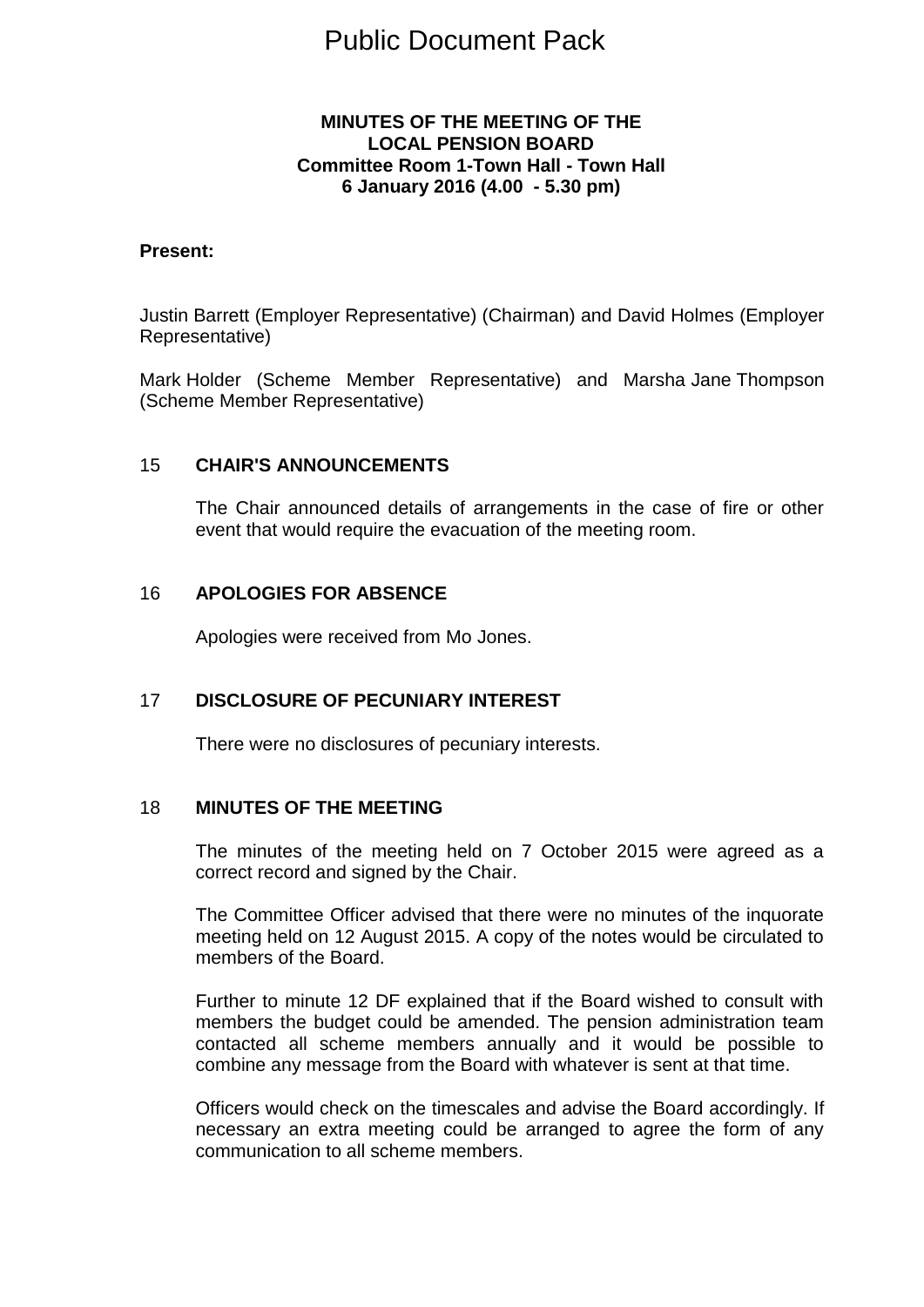# 19 **LOCAL PENSION BOARD - WORK PLAN**

As agreed at the last meeting Board members had met to agree a work plan for the Board as the key aims of the Local Pension Board. The following priorities had been identified:

- Priority 1 Fair Deal and TUPE Transfer:
- Priority 2 Review of Governance Compliance Statement, training and development strategy and how this is implemented;
- Priority 3 Tendering Processes for Fund Managers;
- Priority  $4$  Pooled Investments;
- Priority  $5 -$  Risk Strategy Review;
- Priority 6 Pensions Administration Strategy and Benchmarking;
- Priority 7 Early Redundancy Gap Impact on Pensions; and
- Priority 8 Rationalisation of member Organisations and Impact on deficit payments.

The Board **agreed** the proposed work plan and asked that as far as possible 2 priorities be considered at each meeting.

# 20 **FAIR DEAL AND TUPE TRANSFER**

In the absence of Mo Jones it had not been possible to provide the TUPE manual. The Board agreed that the manual, if available should be circulated to the Board in advance of the next meeting.

Prior to the meeting training had been delivered by Hymans Robertson on TUPE transfer. The Board understood that they needed to be satisfied that the appropriate processes were in place and fit for purpose. Hymans Robertson had indicated that the following documents should be in place:

- Admission Policy
- Bulk Transfer (inc. Cessation) Policy
- Admission Agreement
- Employer's Guide
- Contractor's quide
- Bond Agreement template.

The Board have asked for a copy of these documents. DF advised that the Funding Strategy Statement covered the issue of Bulk Transfer (inc. Cessation) Policy.

Some concern was expressed that some of the older admission agreements might no longer be fit for purpose. In order to assess the level of risk the Board asked officers to prepare a list of all admitted bodies and the number of employees covered by each agreement.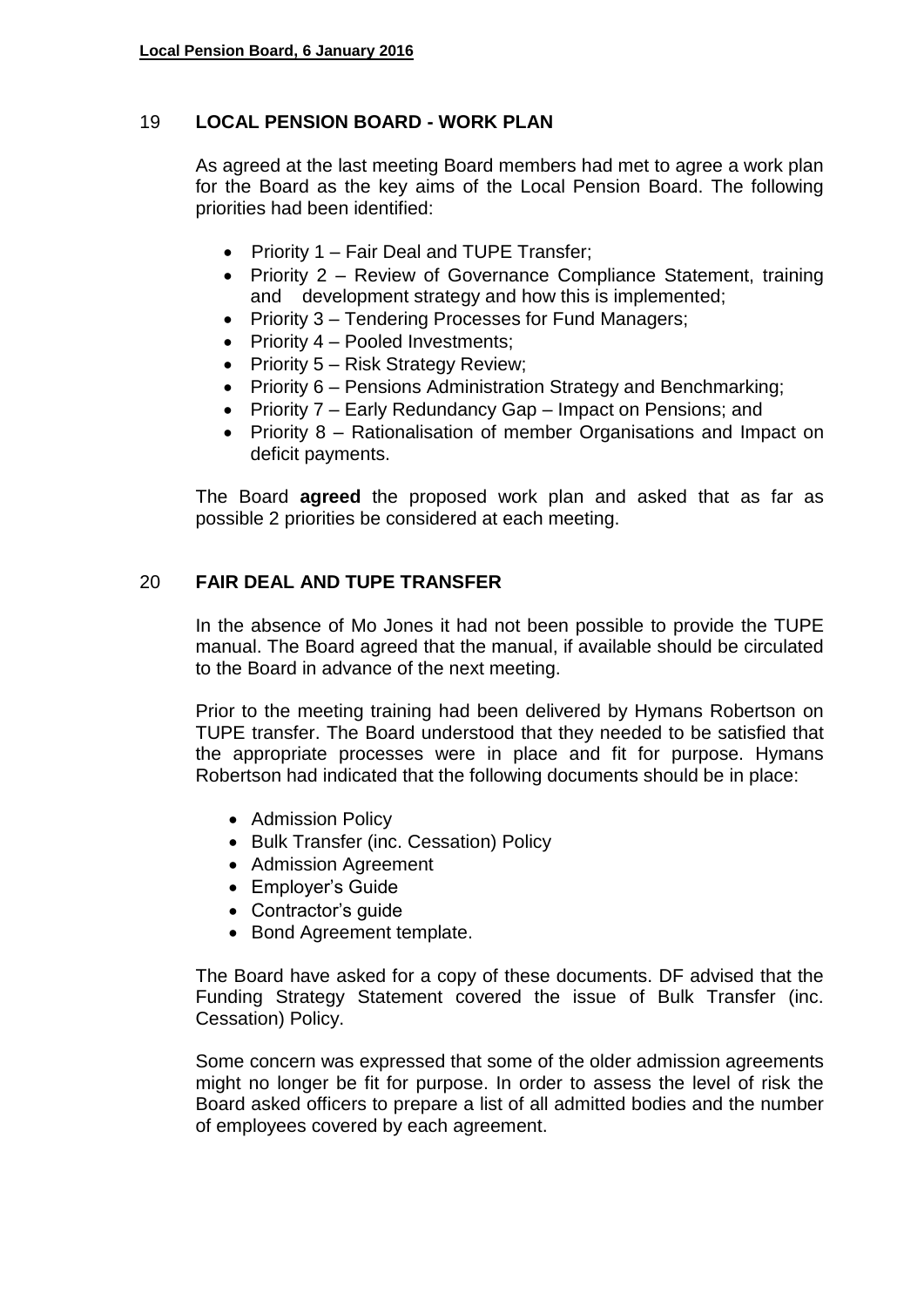The Board also **agreed** that the Head of Legal and Governance should be asked to provide an assurance that the current template Admission Agreements and Bond Agreements are fit for purpose.

# 21 **REVIEW OF GOVERNANCE COMPLIANCE STATEMENT, TRAINING AND DEVELOPMENT STRATEGY AND HOW IT IS IMPLEMENTED.**

DF advised the Board that she had not submitted a separate report on the Governance Compliance Statement has this had been covered at the 24 November 2015 meeting of the Pensions Committee and the report had already been circulated to the Board. The Board had raised no issues with the Statement.

A report had been submitted on Training and Development. The regulations were unusual in respect of training requirements. Members of the Pensions Committee required an understanding of:

- Their responsibilities as an administering authority of a local government pension fund;
- The fundamental requirements relating to pension fund investments;
- The operation and administration of the pension fund;
- **Controlling and monitoring the funding level; and**
- Taking effective decisions on the management of the London Borough of Havering Pension Fund.

Members of the Local Pension Board were required by law to be conversant with–

- The Regulations and any other regulations governing the LGPS
- Any document recording policy about the administration of the Fund

and have knowledge and understanding of:

- The law relating to pensions; and
- Such other matters as may be prescribed.

Officers were recommending the Board to adopt the CIPFA Knowledge and Skills Framework for Public Sector Pensions to assess the level of their knowledge and identify training needs.

The Board agreed to complete the self assessment and return it to DF to help identify training needs. A report would be brought back to the next meeting in April.

The Chair asked that an item be included on each agenda to enable members of the Board to report on what training they had undertaken since the last meeting and what they had learned.